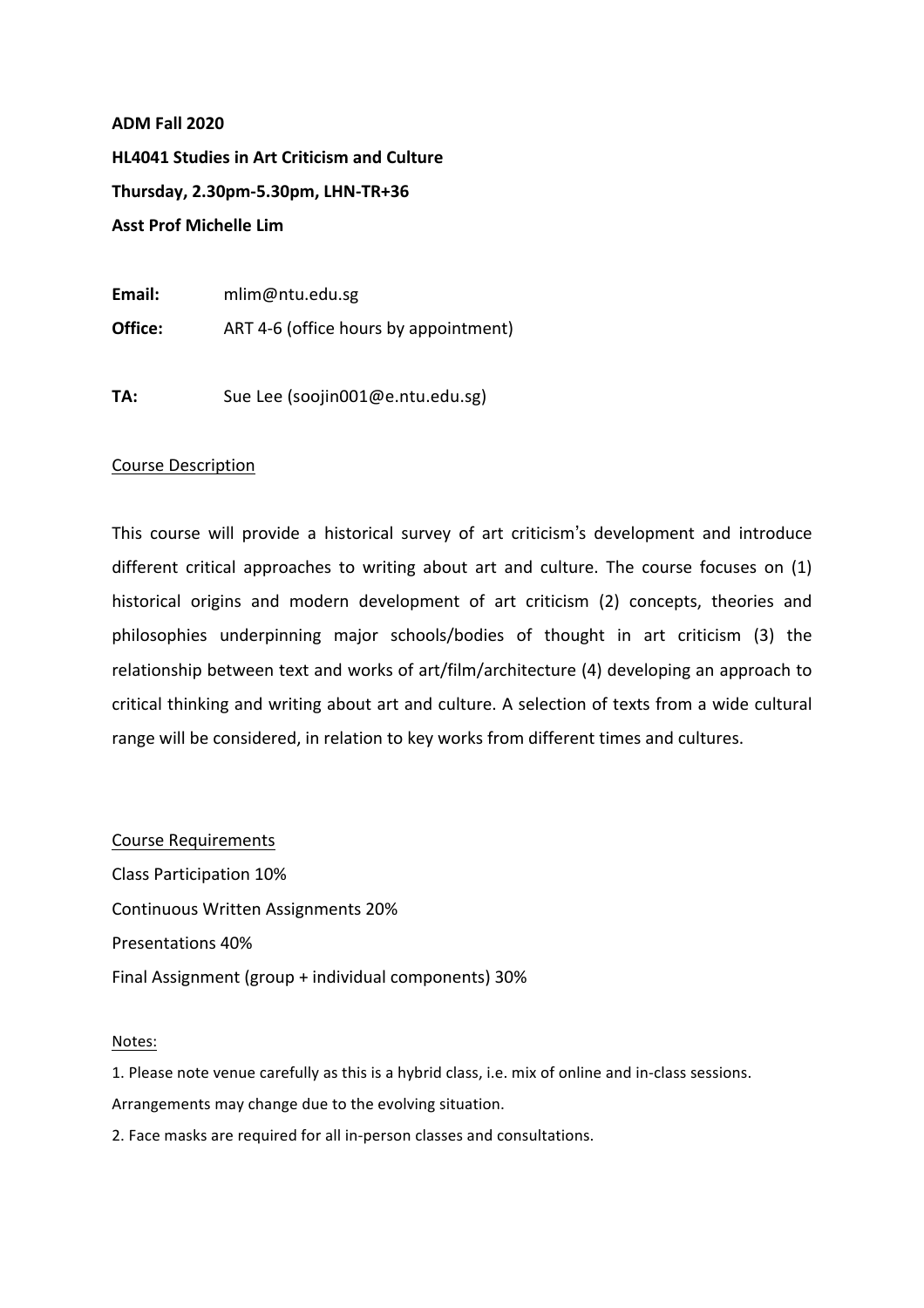## CLASS SCHEDULE<sup>\*</sup>

\* Readings subject to change.

| <b>Week 1 (13/8)</b>                                                     | Introduction (in-person)                                         |  |
|--------------------------------------------------------------------------|------------------------------------------------------------------|--|
| Vasari, Giorgio                                                          | The Lives of the Artists (16 <sup>th</sup> century) - extract    |  |
|                                                                          |                                                                  |  |
| Week 2 (20/8)                                                            | Modern Art Criticism (in-person)                                 |  |
| Baudelaire, Charles                                                      | Painter of Modern Life (1863)                                    |  |
| Greenberg, Clement                                                       | Towards a Newer Laocoon (1940)                                   |  |
|                                                                          |                                                                  |  |
| <b>Week 3 (27/8)</b>                                                     | <b>Frankfurt School/Post War (online)</b>                        |  |
| Benjamin, Walter                                                         | The Work of Art in the Age of Its Mechanical Reproduction (1935) |  |
| Self-excursion to National Gallery Singapore, Merlion Park and vicinity* |                                                                  |  |
|                                                                          |                                                                  |  |
| <b>Week 4 (3/9)</b>                                                      | Art and Site (online)                                            |  |
|                                                                          | Object field study*                                              |  |
| Krauss, Rosalind                                                         | Sculpture in an Expanded Field (1979)                            |  |
| Kwon, Miwon                                                              | One Place after Another (1997)                                   |  |
|                                                                          |                                                                  |  |
| <b>Week 5 (10/9)</b>                                                     | Photography (in-person)                                          |  |
| Barthes, Roland                                                          | Camera Lucida (1980) - extract                                   |  |
| Sontag, Susan                                                            | On Photography (1977)                                            |  |
| *Excursion report due                                                    |                                                                  |  |
|                                                                          |                                                                  |  |
| Week 6 (17/9)                                                            | <b>Translation and Reviews (online)</b>                          |  |
| Barthes, Roland                                                          | Travels in China (2012; in French, 2009) + selected reviews      |  |
|                                                                          |                                                                  |  |
| Week 7 (24/9)                                                            | Art in Local Context (online)                                    |  |
|                                                                          | Virtual field trip to NUS Museum <sup>+</sup>                    |  |
| Sabapathy, T.K.                                                          | Road to Nowhere (2010)                                           |  |
| * Museum visit notes due by end of day 24/9                              |                                                                  |  |
|                                                                          |                                                                  |  |

**Week 8** (1/10) **no class (recess week)**